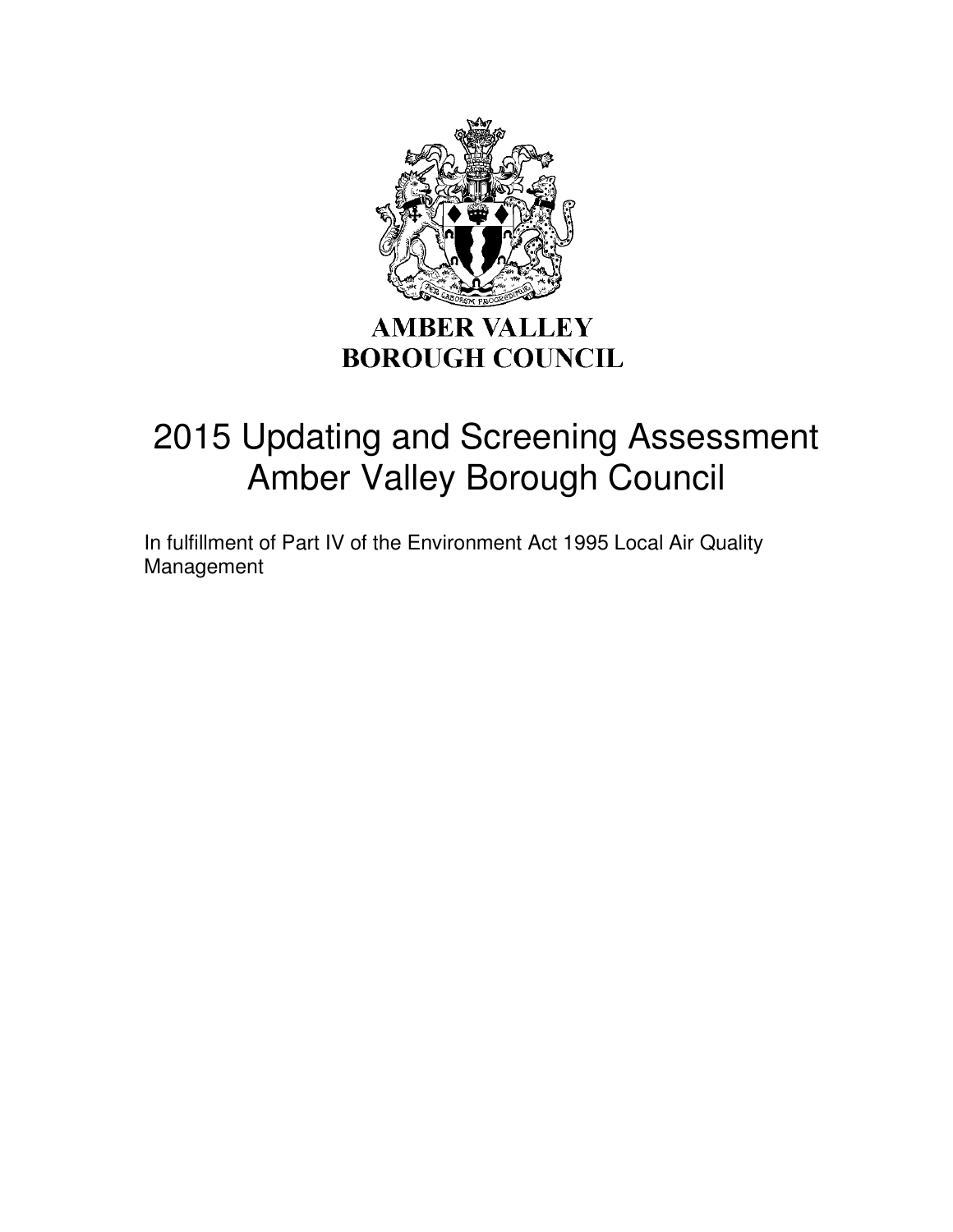|         | Local Authority   Darren Hurst |
|---------|--------------------------------|
| Officer |                                |

| Department     | <b>Environmental Services</b>   |  |
|----------------|---------------------------------|--|
| <b>Address</b> | Town Hall. Ripley. Derbyshire.  |  |
| Telephone      | 01773841335                     |  |
| e-mail         | Darren.Hurst@ambervalley.gov.uk |  |

| <b>Report</b><br>Reference<br>  number | <b>USA2015</b> |
|----------------------------------------|----------------|
| <b>Date</b>                            | 2015           |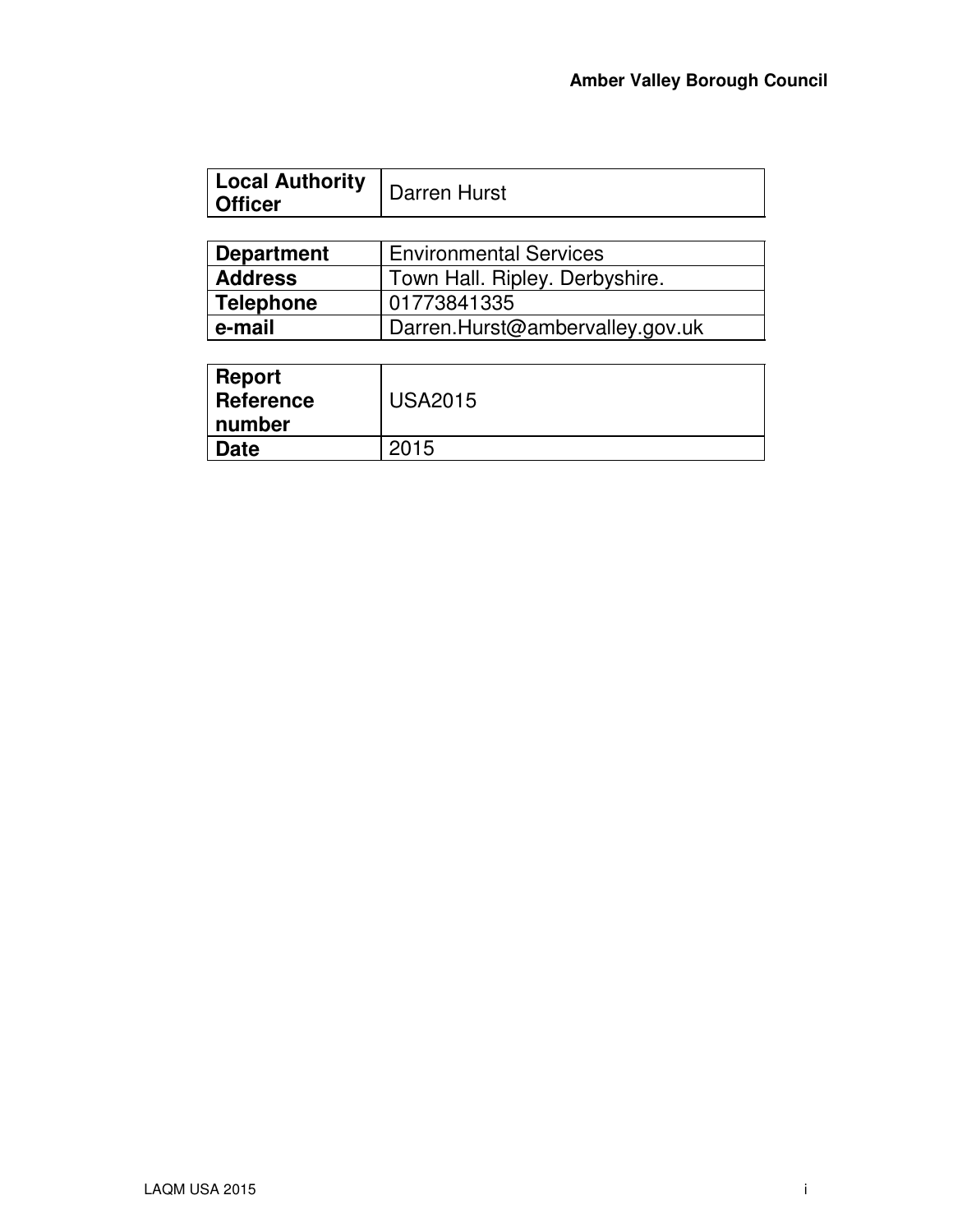### **Executive Summary**

This report fulfils the requirements of the Local Air Quality Management (LAQM) process as set out in Part IV of the Environment Act (1995), the Air Quality Strategy for England, Scotland, Wales and Northern Ireland 2007 and the relevant Policy and Technical Guidance documents.

Since there has again been little change since the previous assessment, the pollutants have not been considered on an individual basis but a conclusion has been reached about the overall need for a detailed assessment.

It would not be justifiable to proceed to a detailed assessment as there is little likelihood of any air quality objectives being exceeded.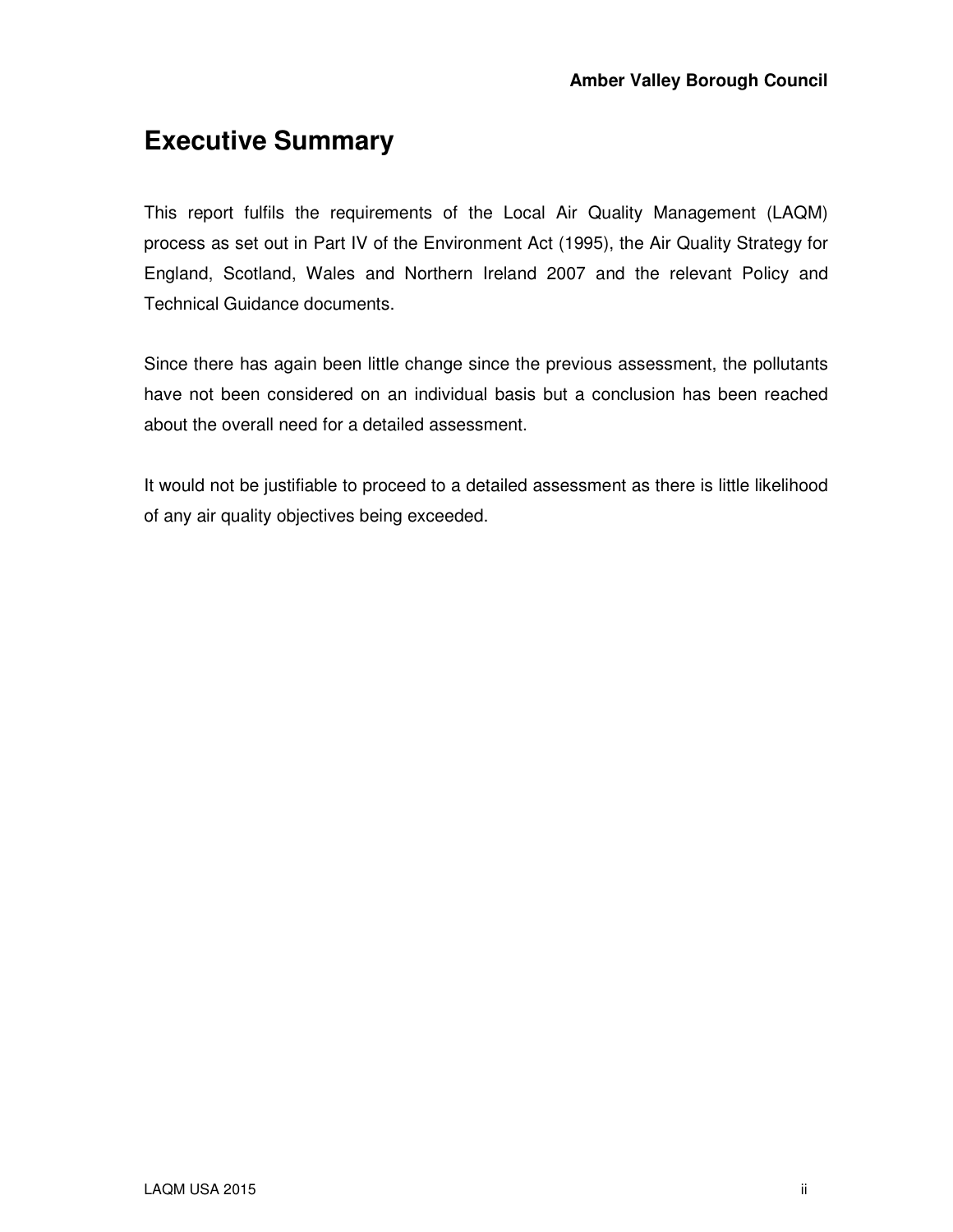## **Table of contents**

| 1            |       |                                                                                      |  |
|--------------|-------|--------------------------------------------------------------------------------------|--|
|              | 1.1   |                                                                                      |  |
|              | 1.2   |                                                                                      |  |
|              | 1.3   |                                                                                      |  |
|              | 1.4   |                                                                                      |  |
| $\mathbf{2}$ |       |                                                                                      |  |
|              | 2.1   |                                                                                      |  |
|              | 2.1.1 |                                                                                      |  |
|              | 2.1.2 |                                                                                      |  |
| 3            |       |                                                                                      |  |
|              | 3.1   | Narrow Congested Streets with Residential Properties Close to the Kerb  6            |  |
|              | 3.2   | Busy Streets Where People May Spend 1-hour or More Close to Traffic 6                |  |
|              | 3.3   |                                                                                      |  |
|              | 3.4   |                                                                                      |  |
|              | 3.5   | New Roads Constructed or Proposed Since the Last Round of Review and                 |  |
|              |       |                                                                                      |  |
|              | 3.6   |                                                                                      |  |
|              | 3.7   |                                                                                      |  |
| 4            |       |                                                                                      |  |
|              |       |                                                                                      |  |
|              | 4.1   |                                                                                      |  |
|              | 4.2   |                                                                                      |  |
|              | 4.2.1 |                                                                                      |  |
|              | 4.2.2 |                                                                                      |  |
|              | 4.3   |                                                                                      |  |
| 5            |       |                                                                                      |  |
|              | 5.1   |                                                                                      |  |
|              | 5.1.1 | New or Proposed Installations for which an Air Quality Assessment has been Carried   |  |
|              | Out   | 9                                                                                    |  |
|              | 5.1.2 | Existing Installations where Emissions have Increased Substantially or New Relevant  |  |
|              |       |                                                                                      |  |
|              | 5.1.3 | New or Significantly Changed Installations with No Previous Air Quality Assessment 9 |  |
|              | 5.2   |                                                                                      |  |
|              | 5.3   |                                                                                      |  |
|              | 5.4   |                                                                                      |  |
| 6            |       |                                                                                      |  |
|              | 6.1   |                                                                                      |  |
|              | 6.2   |                                                                                      |  |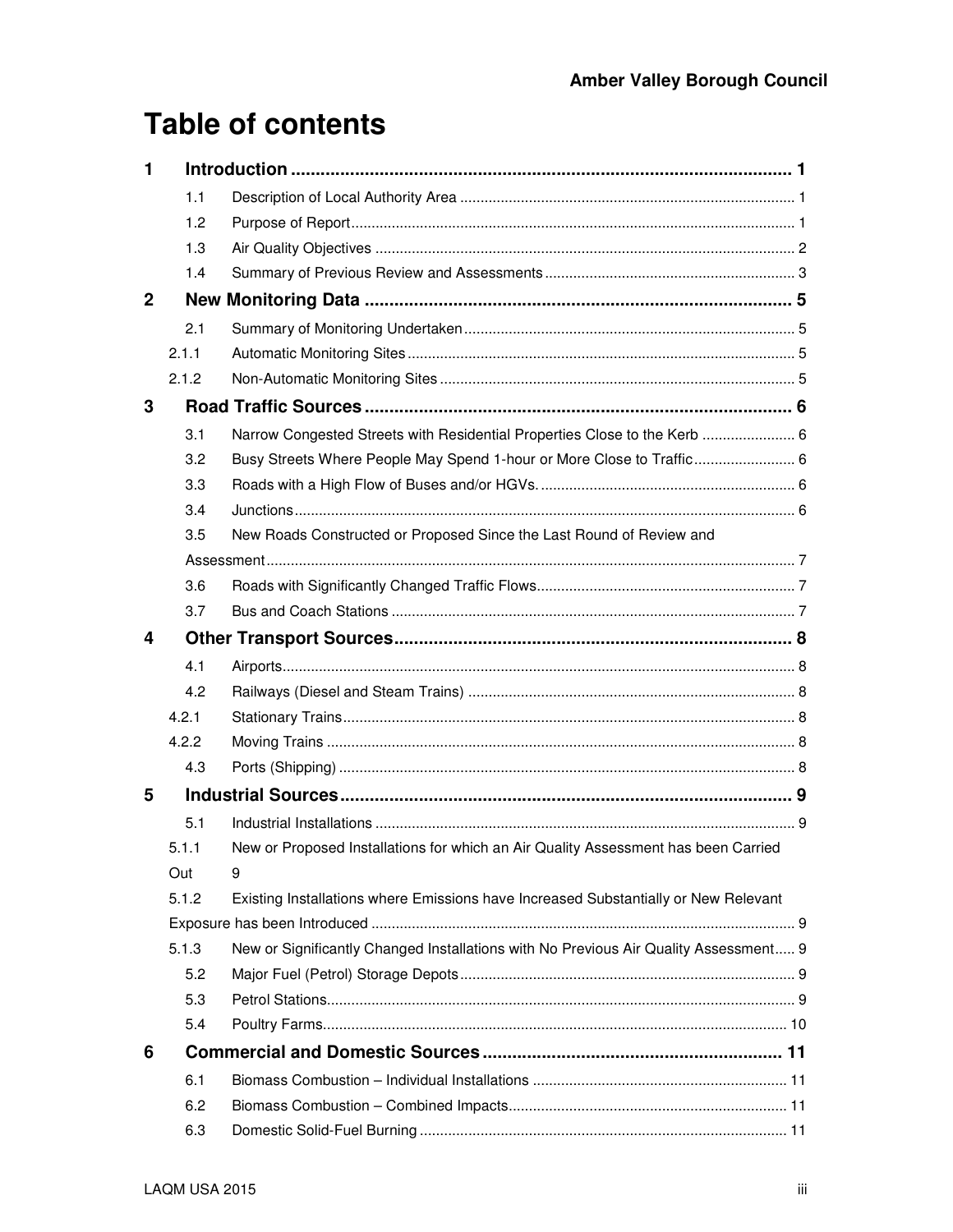#### **Amber Valley Borough Council**

| $\overline{7}$ |     |  |  |
|----------------|-----|--|--|
| 8              |     |  |  |
|                | 8.1 |  |  |
|                | 82  |  |  |
|                | 8.3 |  |  |
| 9              |     |  |  |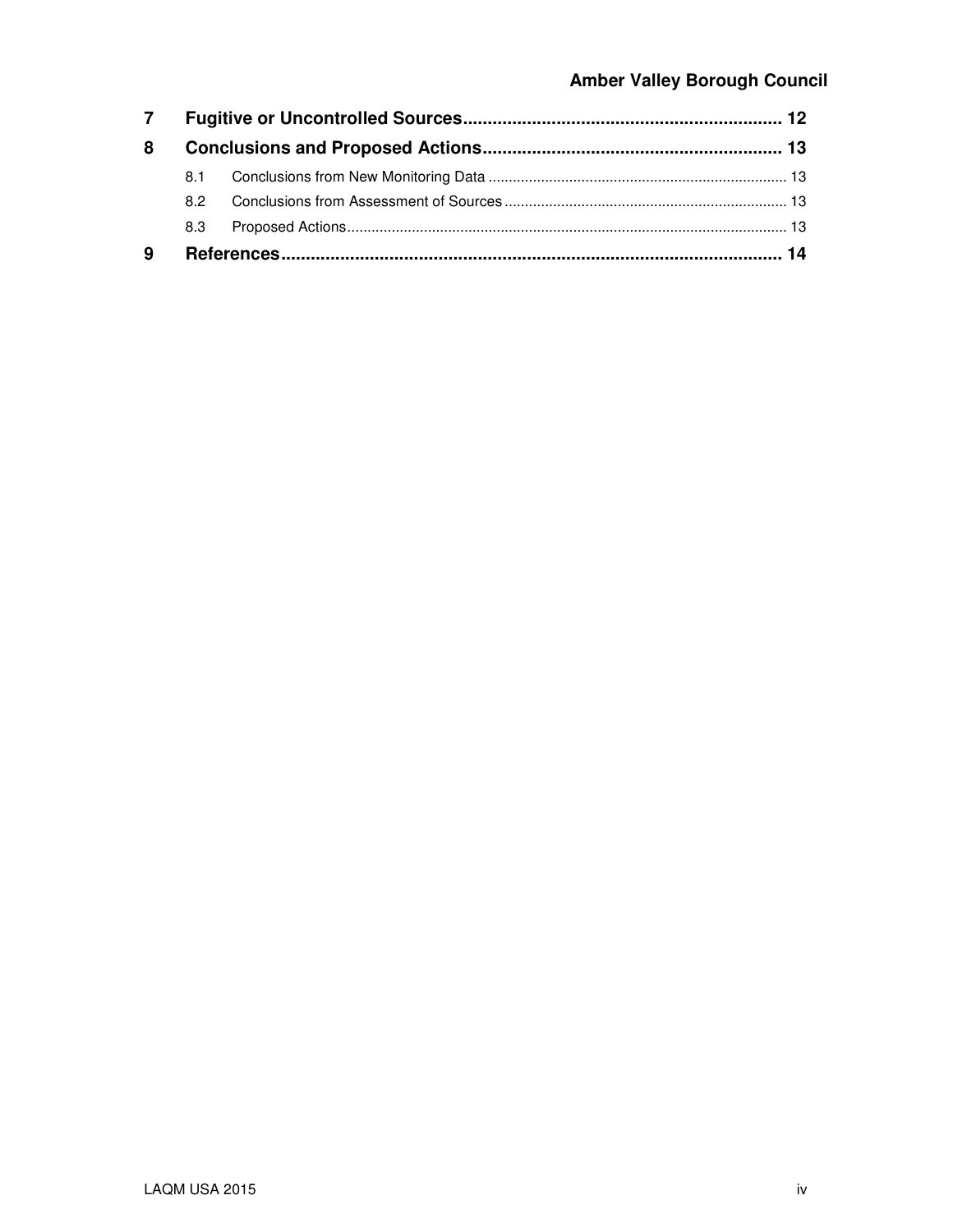## **1 Introduction**

#### **1.1 Description of Local Authority Area**

The Borough covers an area of over 265 square kilometres making Amber Valley the third largest district Council in the East Midlands and the largest district authority population in Derbyshire with approximately 121,000 people living in 54,349 properties in the Borough.

Amber Valley is a mixture of rural communities in the western parishes, to more urban communities in the east. The eastern area includes the market towns of Alfreton, Heanor and Ripley with villages and parishes from Somercotes and Swanwick to Waingroves and Codnor. The historic mill town of Belper sits in the centre of the Borough and within the Derwent Valley Mills World Heritage Site, which runs from Cromford to Derby.

The borough has a wide range of industrial sectors including instrument engineering, timber and furniture manufacture, hotels and catering, business services, textiles and clothing. Almost 500 companies are located within 20 industrial estates, with a further 400 located on singular sites or within the urban areas.

Major roads include the A38, providing a link between Derby and junction 28, A6, A609 and A610. The A52 between Derby and Ashbourne cuts through the southernmost tip of the borough. The only rail stations in the area are at Belper, which is on the east coast mainline, and at Alfreton, with through trains to London, Manchester and the north.

### **1.2 Purpose of Report**

This report fulfils the requirements of the Local Air Quality Management process as set out in Part IV of the Environment Act (1995), the Air Quality Strategy for England, Scotland, Wales and Northern Ireland 2007 and the relevant Policy and Technical Guidance documents. The LAQM process places an obligation on all local authorities to regularly review and assess air quality in their areas, and to determine whether or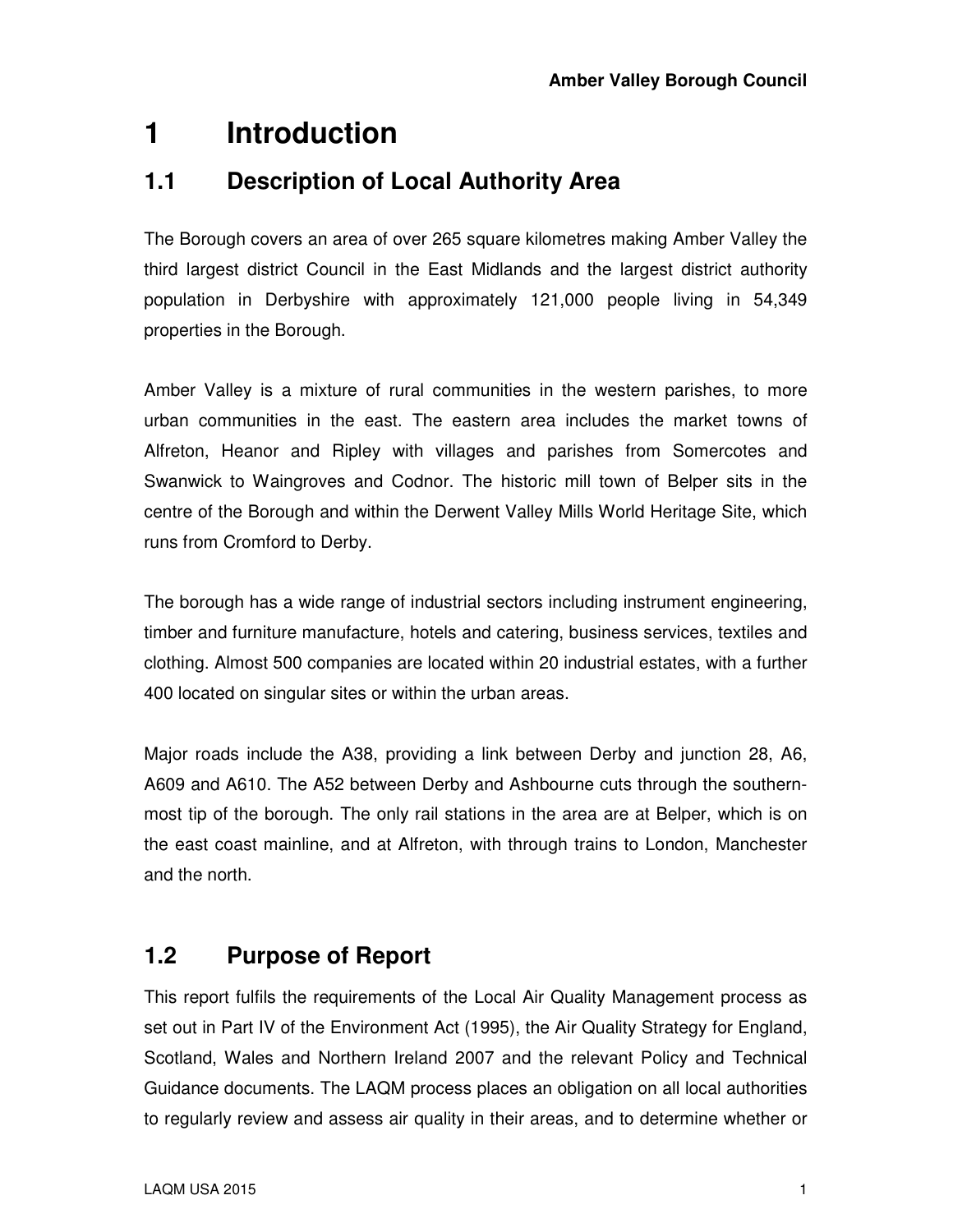not the air quality objectives are likely to be achieved. Where exceedences are considered likely, the local authority must then declare an Air Quality Management Area (AQMA) and prepare an Air Quality Action Plan (AQAP) setting out the measures it intends to put in place in pursuit of the objectives.

The objective of this Updating and Screening Assessment is to identify any matters that have changed which may lead to risk of an air quality objective being exceeded. A checklist approach and screening tools are used to identify significant new sources or changes and whether there is a need for a Detailed Assessment. The USA report should provide an update of any outstanding information requested previously in Review and Assessment reports.

### **1.3 Air Quality Objectives**

The air quality objectives applicable to LAQM **in England** are set out in the Air Quality (England) Regulations 2000 (SI 928), The Air Quality (England) (Amendment) Regulations 2002 (SI 3043), and are shown in Table 1.1. This table shows the objectives in units of microgrammes per cubic metre  $\mu$ g/m $^3$  (milligrammes per cubic metre, mg/m<sup>3</sup> for carbon monoxide) with the number of exceedences in each year that are permitted (where applicable).

|                        | <b>Air Quality Objective</b>                                                  | Date to be             |             |
|------------------------|-------------------------------------------------------------------------------|------------------------|-------------|
| <b>Pollutant</b>       | <b>Concentration</b>                                                          | <b>Measured as</b>     | achieved by |
| <b>Benzene</b>         | 16.25 $\mu$ g/m <sup>3</sup>                                                  | Running annual<br>mean | 31.12.2003  |
|                        | 5.00 $\mu$ g/m <sup>3</sup>                                                   | Running annual<br>mean | 31.12.2010  |
| 1,3-Butadiene          | 2.25 $\mu$ g/m <sup>3</sup>                                                   | Running annual<br>mean | 31.12.2003  |
| <b>Carbon monoxide</b> | 10.0 mg/m <sup>3</sup>                                                        | Running 8-hour<br>mean | 31.12.2003  |
|                        | 0.5 $\mu$ g/m <sup>3</sup>                                                    | Annual mean            | 31.12.2004  |
| Lead                   | 0.25 $\mu$ g/m <sup>3</sup>                                                   | Annual mean            | 31.12.2008  |
| Nitrogen dioxide       | 200 $\mu$ g/m <sup>3</sup> not to be<br>exceeded more than<br>18 times a year | 1-hour mean            | 31.12.2005  |

| Table 1.1 Air Quality Objectives included in Regulations for the purpose of |  |
|-----------------------------------------------------------------------------|--|
| <b>LAQM</b> in England                                                      |  |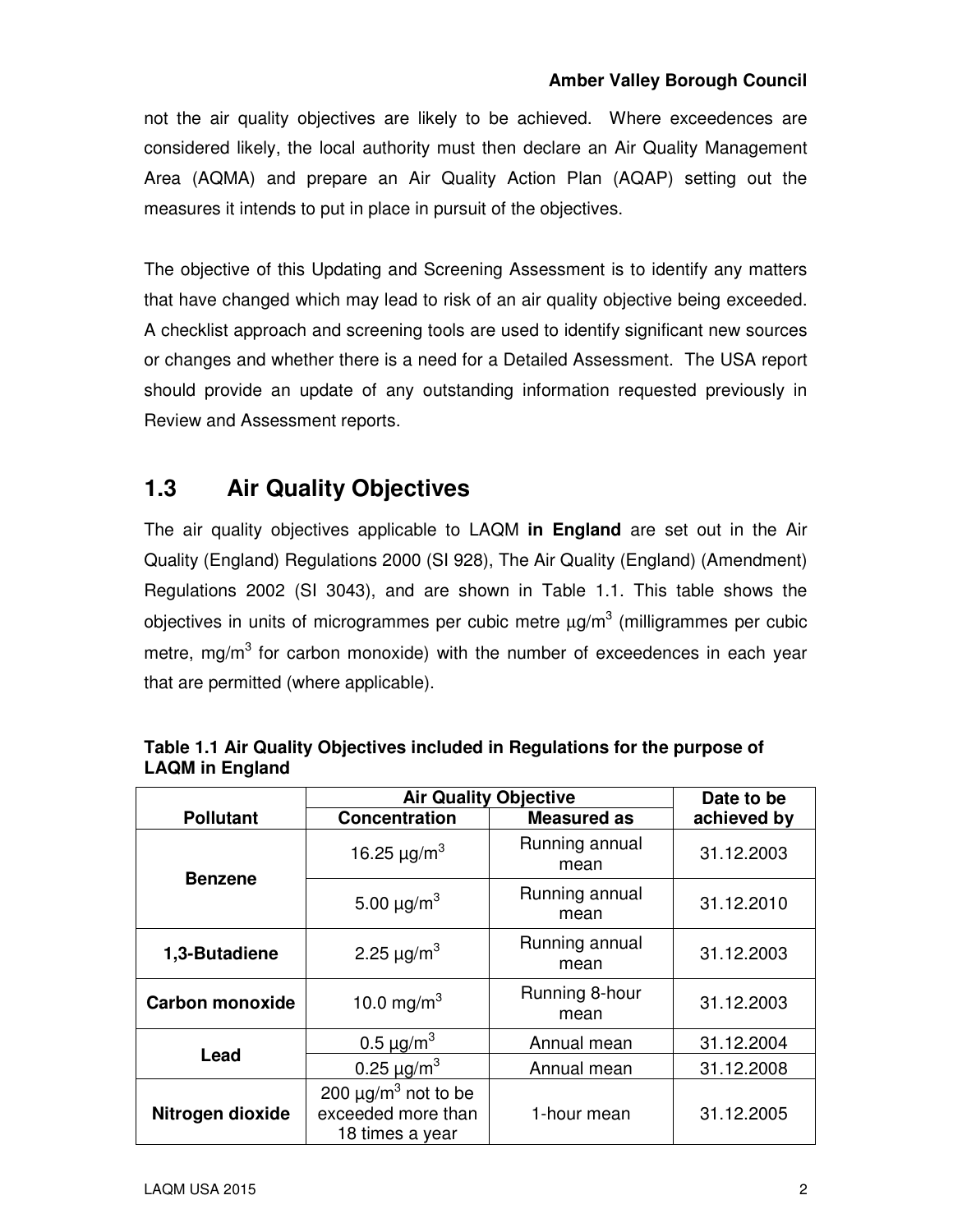#### **Amber Valley Borough Council**

|                                                | 40 $\mu$ g/m <sup>3</sup>                                                       | Annual mean    | 31.12.2005 |
|------------------------------------------------|---------------------------------------------------------------------------------|----------------|------------|
| Particles (PM <sub>10</sub> )<br>(gravimetric) | 50 $\mu$ g/m <sup>3</sup> , not to be<br>exceeded more than<br>35 times a year  | 24-hour mean   | 31.12.2004 |
|                                                | 40 $\mu$ g/m <sup>3</sup>                                                       | Annual mean    | 31.12.2004 |
|                                                | 350 $\mu$ g/m <sup>3</sup> , not to be<br>exceeded more than<br>24 times a year | 1-hour mean    | 31.12.2004 |
| <b>Sulphur dioxide</b>                         | 125 $\mu$ g/m <sup>3</sup> , not to be<br>exceeded more than<br>3 times a year  | 24-hour mean   | 31.12.2004 |
|                                                | 266 $\mu$ g/m <sup>3</sup> , not to be<br>exceeded more than<br>35 times a year | 15-minute mean | 31.12.2005 |

#### **1.4 Summary of Previous Review and Assessments**

The area is semi-rural with four small towns as the main urban areas, no significant road links, no significant congestion problems or heavily polluting industry.

Monitoring exercises, from the first round of Review and Assessment, included stage 2 reports for sulphur dioxide, particulates and nitrogen dioxide and a stage 3 assessment of nitrogen dioxide. These indicated that all pollutant levels were either currently, or anticipated to be, well below the standards by the relevant objective dates.

The results of the Updating and Screening Assessment completed in 2003 showed no change to these conclusions and the Progress Reports in 2004 and 2005 again showed no need for a 'Detailed Assessment'. The  $NO<sub>2</sub>$  diffusion tube survey conducted to inform the compilation of the Progress Report 2005 also indicated that the concentrations measured at all sampling locations are below the air quality standards.

The Updating and Screening Assessment completed in 2006 did not identify any significant changes which may have impacted in the borough's air quality; it was not proposed to proceed to a detailed assessment for any of the pollutants listed. The Progress Reports of 2007 and 2008 did not identify any significant changes that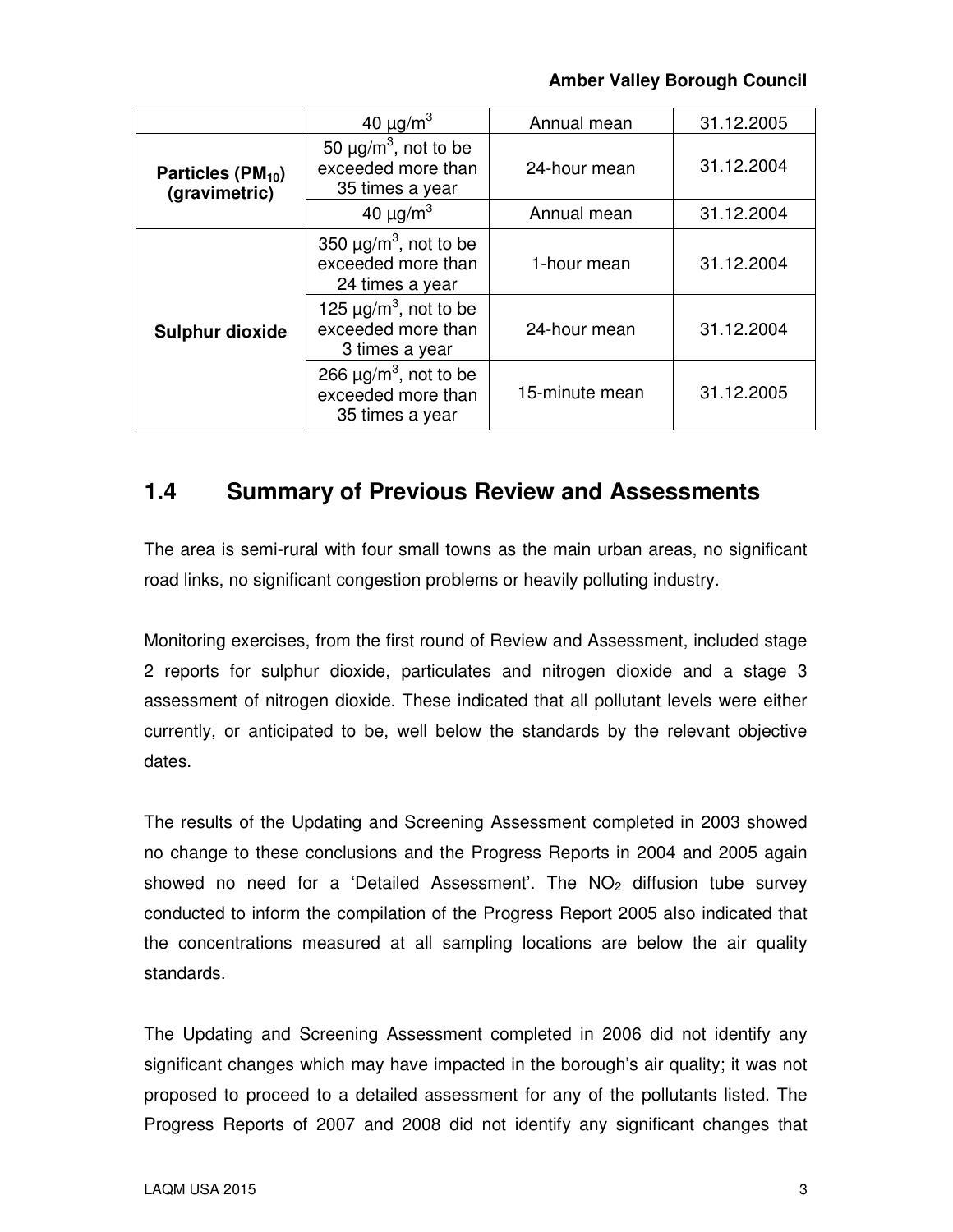would require the Council to consider a Detailed Assessment before the next full round of review and assessment.

The Updating and Screening Assessment 2009 and Progress Reports for 2010 and 2011 did not identify any potential exceedances of the National Air Quality Objectives in Amber Valley. There was no requirement to proceed to Detailed Assessment. The Updating and Screening Assessment 2012 and Progress Reports for 2013 and 2014 concurred with the earlier reports. Based on the findings of previous reports, the resources needed to undertake an air-monitoring scheme in Amber Valley could not be justified.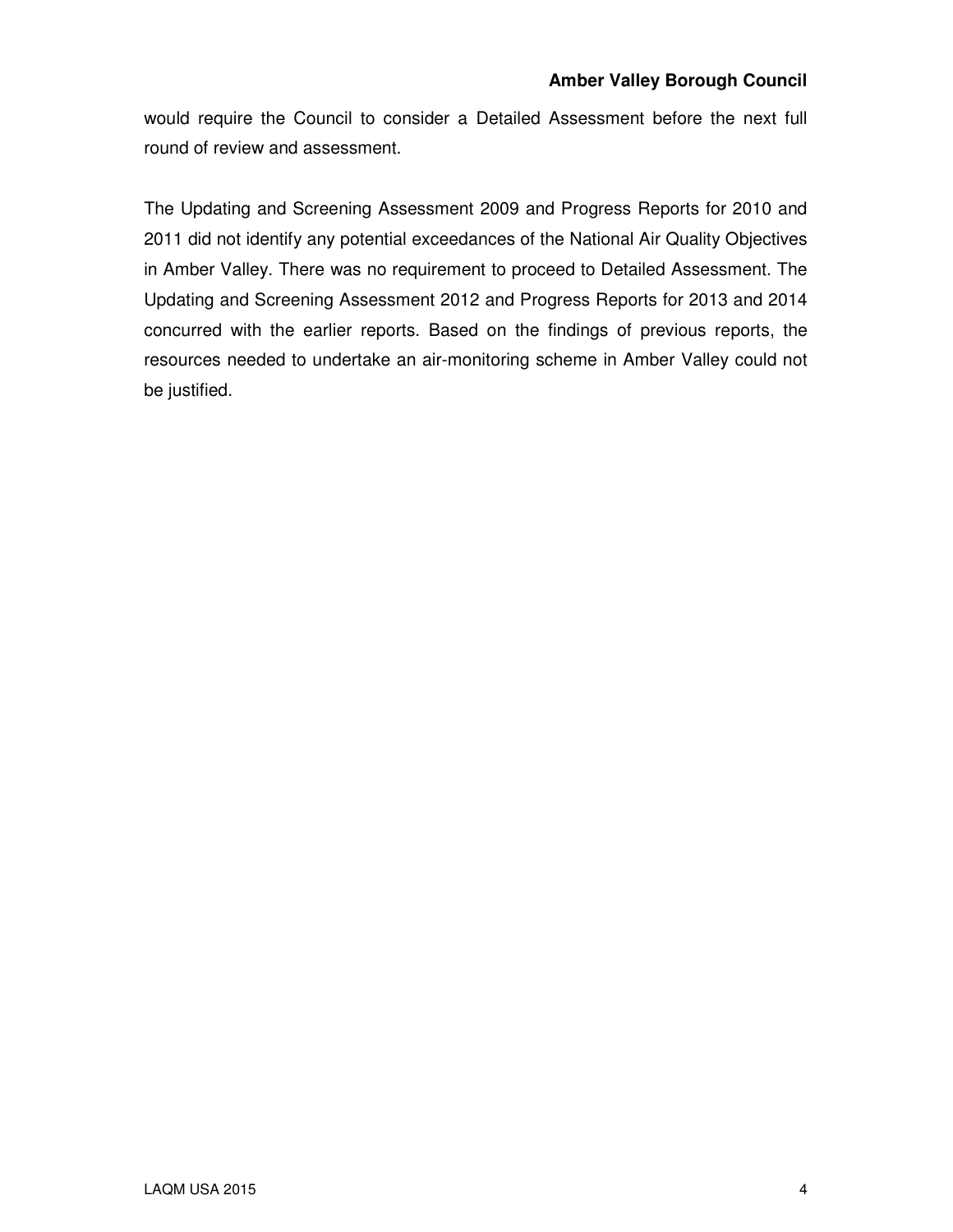## **2 New Monitoring Data**

#### **2.1 Summary of Monitoring Undertaken**

#### **2.1.1 Automatic Monitoring Sites**

The Progress Report 2014 concluded that it was unlikely that any National Air Quality Objectives would be exceeded in Amber Valley, as such it was not deemed necessary to conduct any air monitoring in the past 12 months.

#### **2.1.2 Non-Automatic Monitoring Sites**

The Updating and Screening Assessment Reports for 2009 and 2012, and the Progress Reports for 2010, 2011, 2013 & 2014, concluded that the cost of a monitoring programme could not be justified based on the very low likelihood that National Air Quality Objectives would be breached in the borough. As such there is no new monitoring data.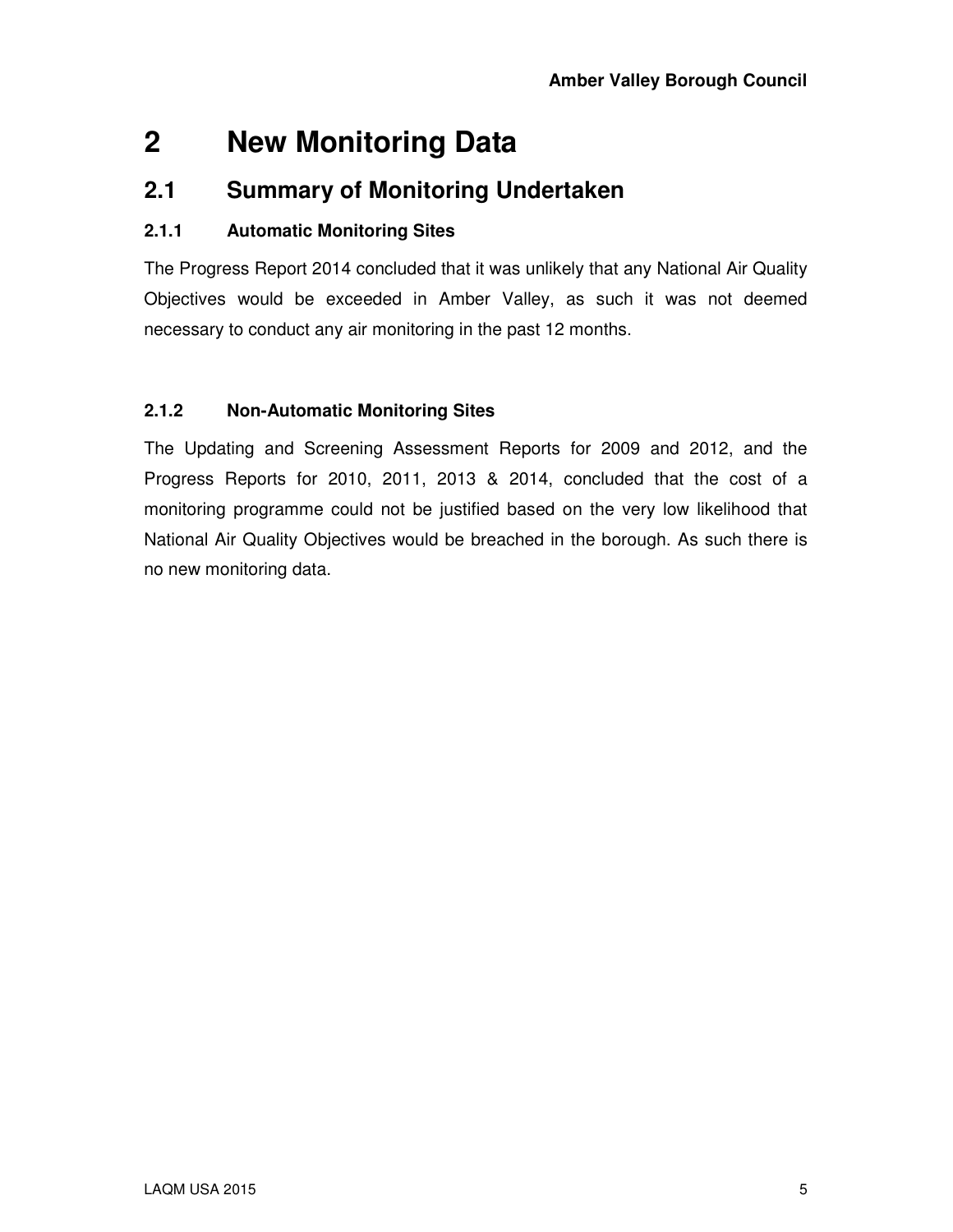## **3 Road Traffic Sources**

#### **3.1 Narrow Congested Streets with Residential Properties Close to the Kerb**

Local knowledge, analysis of vehicle count data provided by Derbyshire County Council, and selections of property polygons at or within 2m of highway polygons using a Geographical Information System did not find any new properties in the borough that met the descriptions contained within Box 5.3 Section A.1 of the LAQM.TG(09).

There are no new/newly identified congested streets with a flow above 5,000 vehicles per day and residential properties close to the kerb, that have not been adequately considered in previous rounds of Review and Assessment.

#### **3.2 Busy Streets Where People May Spend 1-hour or More Close to Traffic**

There are no new/newly identified busy streets where people may spend 1 hour or more close to traffic.

### **3.3 Roads with a High Flow of Buses and/or HGVs.**

There are no new/newly identified roads with high flows of buses/HDVs.

#### **3.4 Junctions**

There are no new/newly identified busy junctions/busy roads.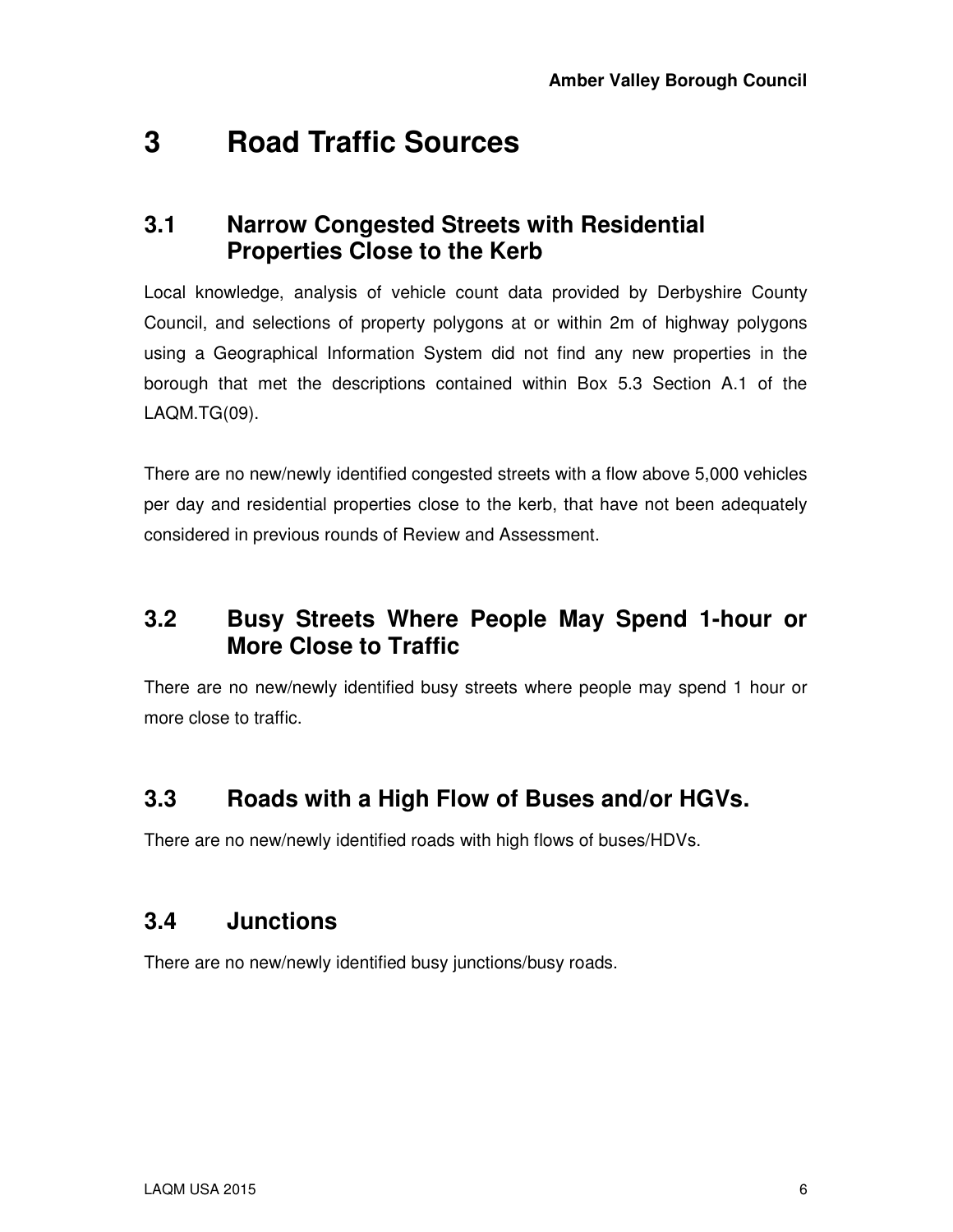### **3.5 New Roads Constructed or Proposed Since the Last Round of Review and Assessment**

There are no new/proposed roads.

### **3.6 Roads with Significantly Changed Traffic Flows**

Derbyshire County Council provided average count data for the preceding five years where flows were greater than 8000 vehicles over a 12 hour period. The Highways Authority recommended multiplying this 12hr data by 25% to reflect likely flows over a 24 hour period.

There are no new/newly-identified roads with significantly changed traffic flows.

### **3.7 Bus and Coach Stations**

There are no relevant bus stations in the Local Authority area.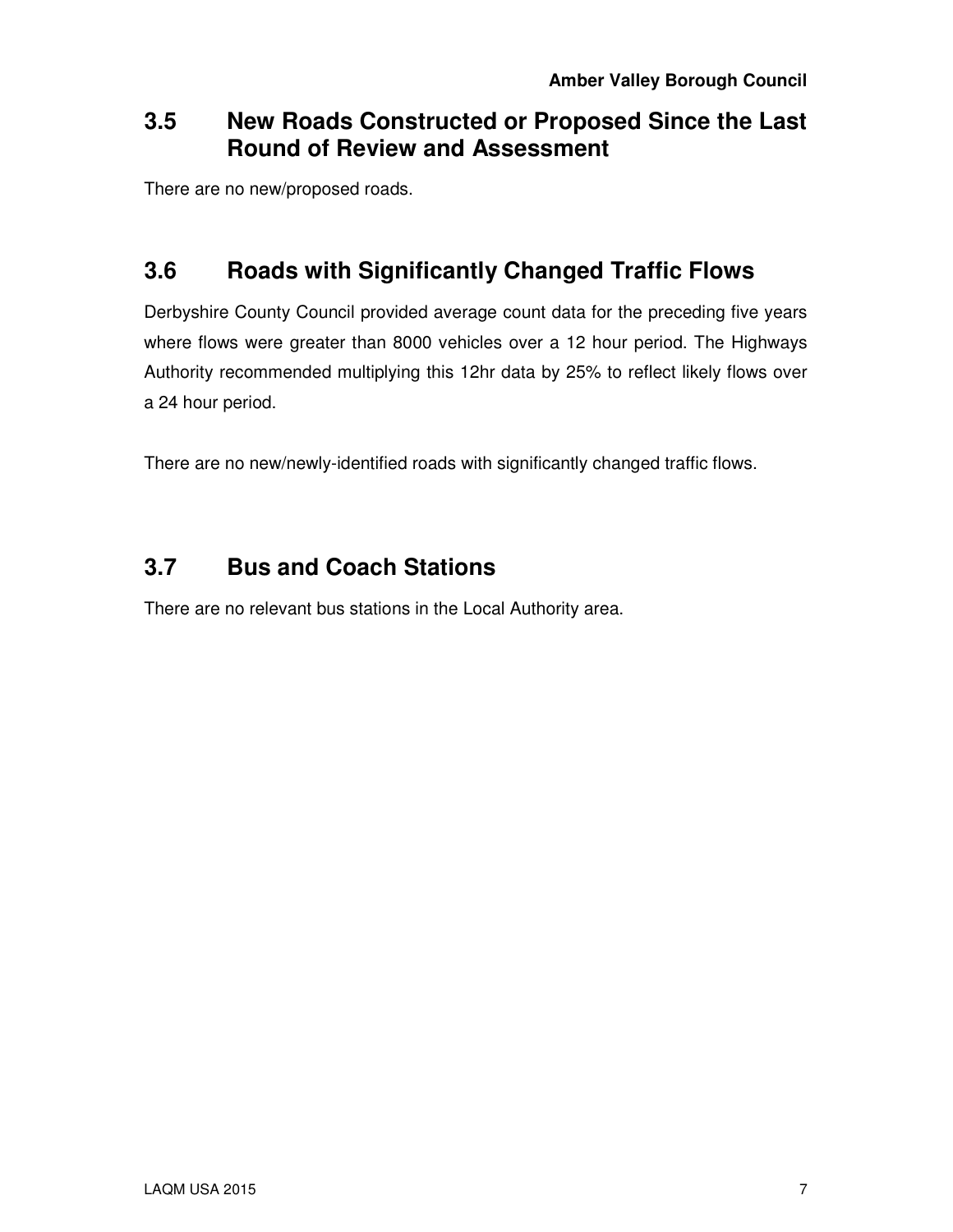## **4 Other Transport Sources**

#### **4.1 Airports**

There are no airports in the Local Authority area.

### **4.2 Railways (Diesel and Steam Trains)**

#### **4.2.1 Stationary Trains**

There are no locations where diesel or steam trains are regularly stationary for periods of 15 minutes or more, with potential for relevant exposure within 15m.

#### **4.2.2 Moving Trains**

There are no locations with a large number of movements of diesel locomotives and potential long-term relevant exposures.

### **4.3 Ports (Shipping)**

There are no ports or shipping that meets the specified criteria within the Local Authority area.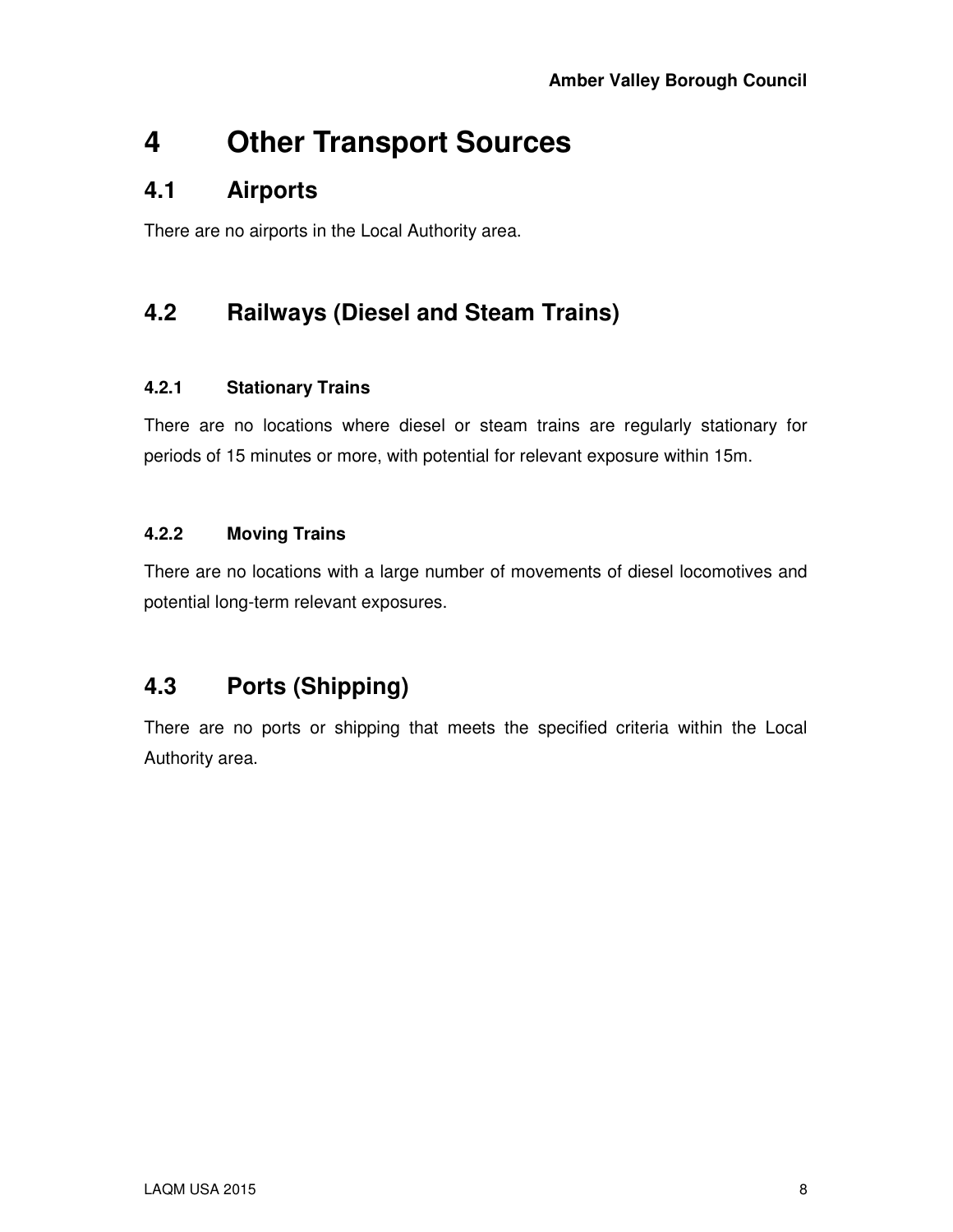## **5 Industrial Sources**

#### **5.1 Industrial Installations**

#### **5.1.1 New or Proposed Installations for which an Air Quality Assessment has been Carried Out**

Amber Valley Borough Council confirms that there are no new or proposed industrial installations for which planning approval has been granted within its area or nearby in a neighbouring authority.

#### **5.1.2 Existing Installations where Emissions have Increased Substantially or New Relevant Exposure has been Introduced**

Amber Valley Borough Council confirms that there are no industrial installations with substantially increased emissions or new relevant exposure in their vicinity within its area or nearby in a neighbouring authority.

#### **5.1.3 New or Significantly Changed Installations with No Previous Air Quality Assessment**

Amber Valley Borough Council confirms that there are no new or proposed industrial installations for which planning approval has been granted within its area or nearby in a neighbouring authority.

### **5.2 Major Fuel (Petrol) Storage Depots**

There are no major fuel (petrol) storage depots within the Local Authority area.

### **5.3 Petrol Stations**

Amber Valley Borough Council confirms that there are no petrol stations meeting the specified criteria.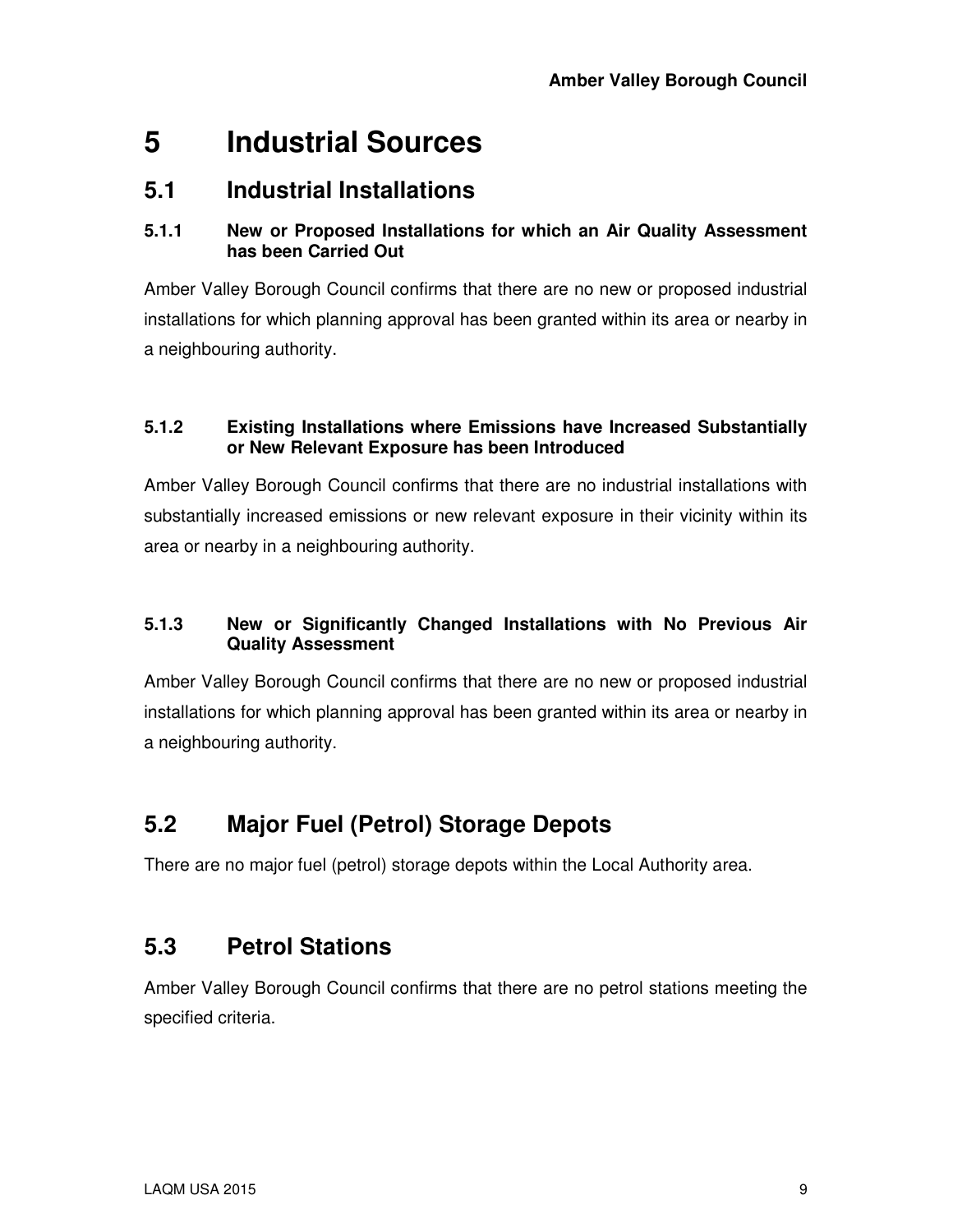### **5.4 Poultry Farms**

Amber Valley Borough Council confirms that there are no poultry farms meeting the specified criteria.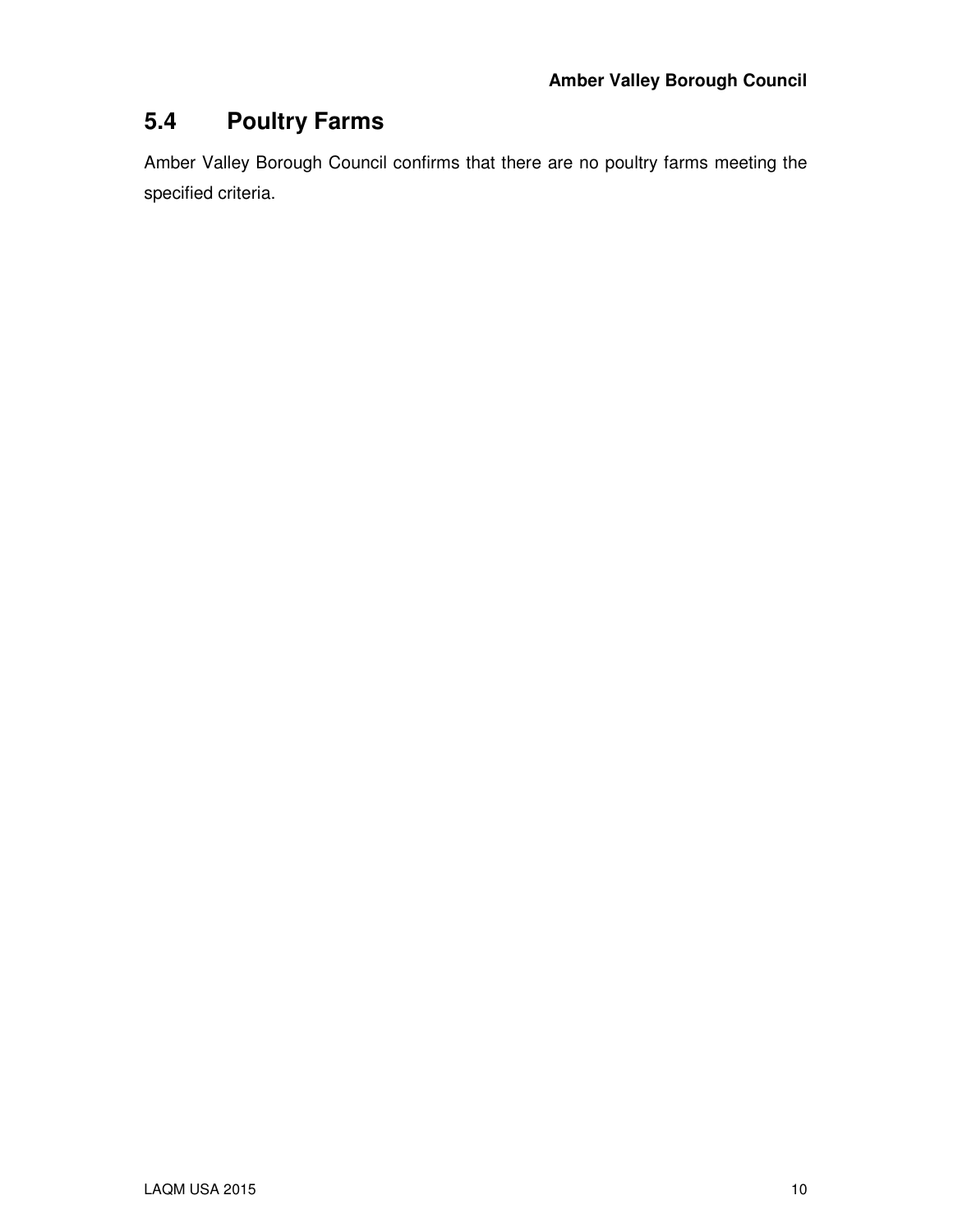### **6 Commercial and Domestic Sources**

#### **6.1 Biomass Combustion – Individual Installations**

Amber Valley Borough Council confirms that there are no relevant biomass combustion plants in the Local Authority area.

#### **6.2 Biomass Combustion – Combined Impacts**

There are no significant biomass combustion plant issues in the Local Authority area and no significant issues from domestic solid fuel burning in the borough. It is deemed to be unnecessary to assess the combined impacts of biomass combustion.

#### **6.3 Domestic Solid-Fuel Burning**

This was considered in the Updating and Screening Assessment 2006, which concluded that detailed assessment was not required. The house condition survey conducted at the time showed coal burning to be declining in this area so further assessment is not necessary.

The Council monitor complaints regarding domestic solid-fuel burning and will keep the issue under consideration.

Amber Valley Borough Council confirms that there are no areas of significant domestic fuel use in the Local Authority area.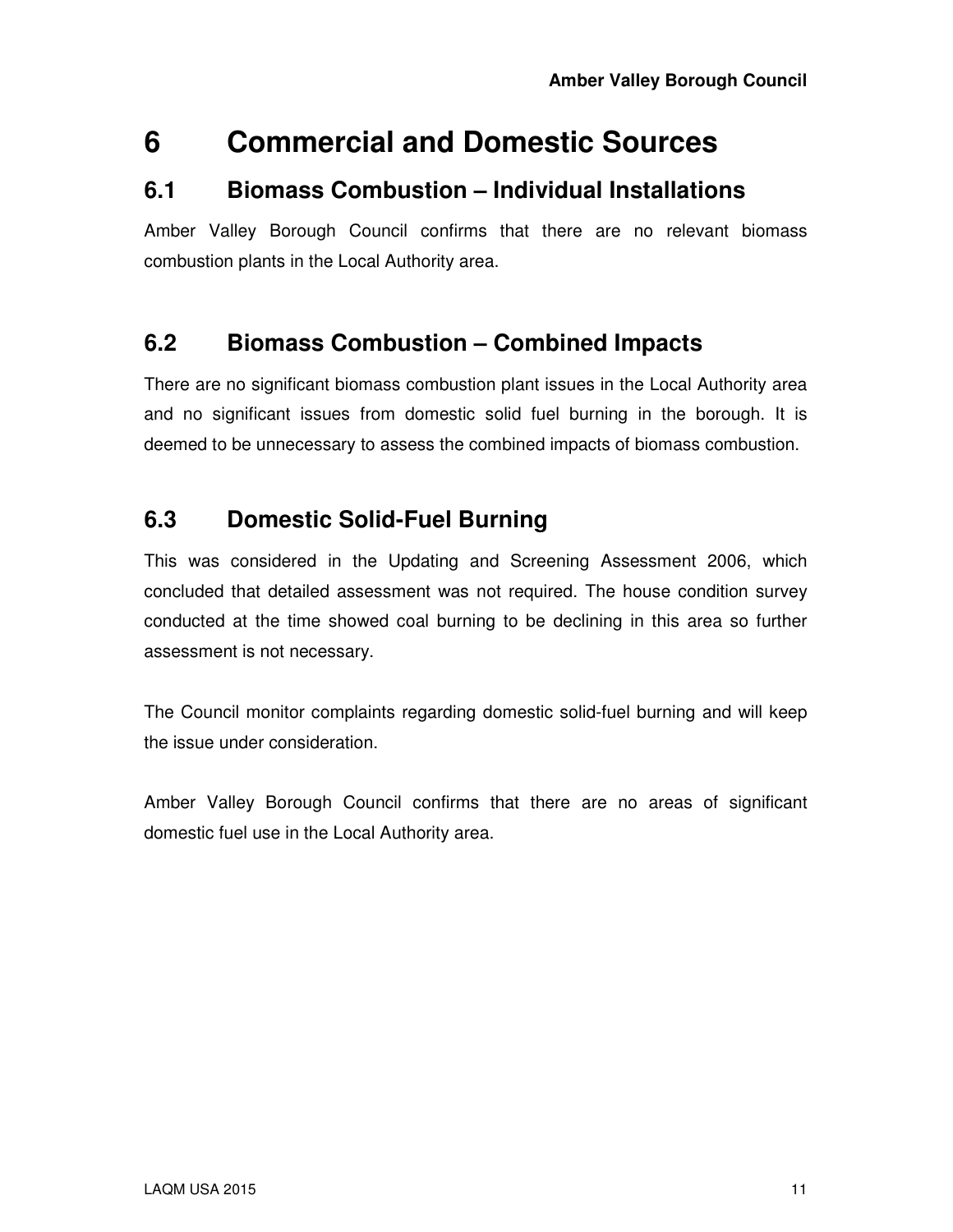## **7 Fugitive or Uncontrolled Sources**

There are no new or substantially changed potential sources of fugitive particulate matter emissions in the Local Authority area.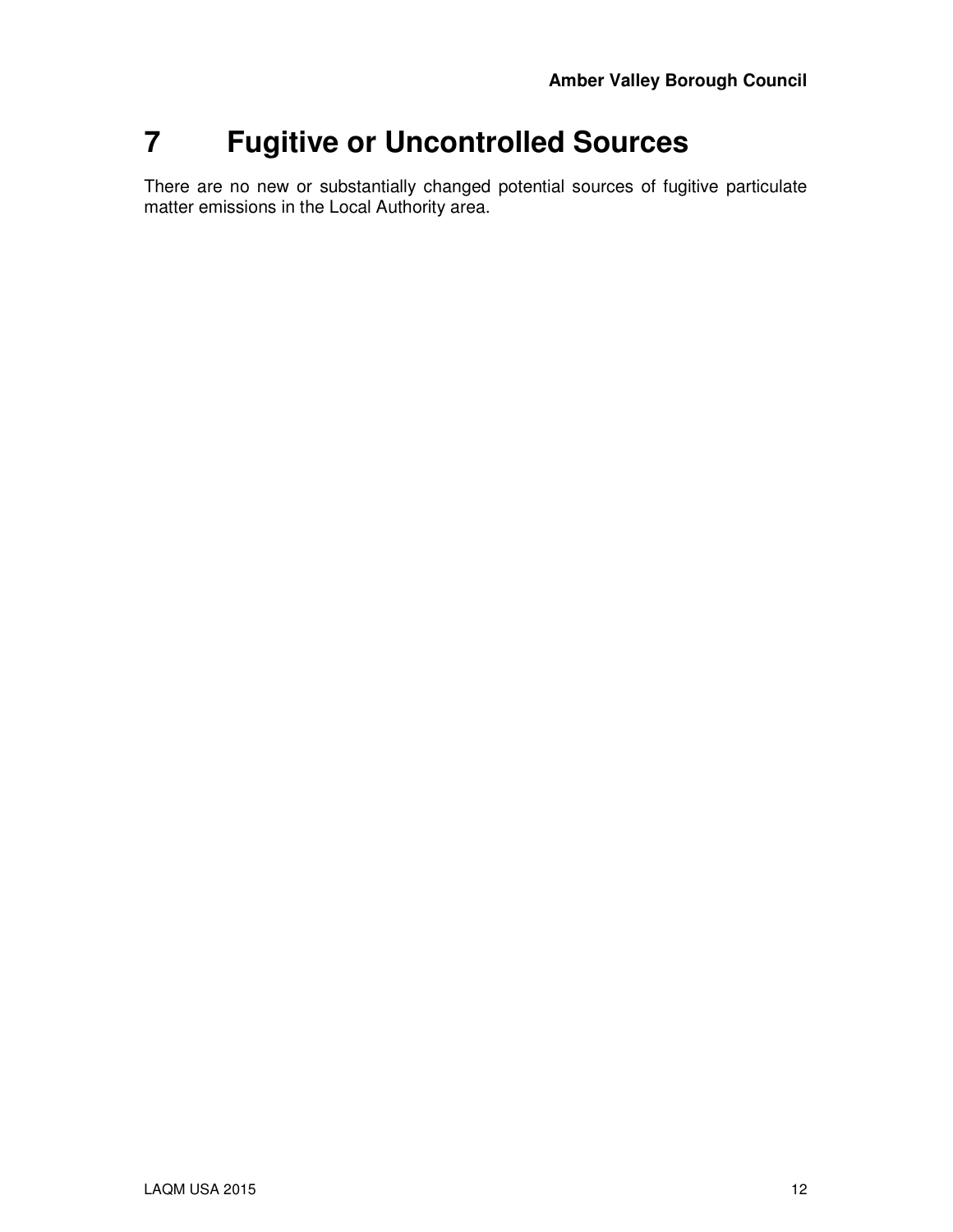## **8 Conclusions and Proposed Actions**

#### **8.1 Conclusions from New Monitoring Data**

There is no new monitoring data as the Progress Report 2014 concluded that the cost of a monitoring programme could not be justified based on the very low likelihood that National Air Quality Objectives would be breached in the borough.

### **8.2 Conclusions from Assessment of Sources**

Amber Valley Borough Council can confirm that no local developments are predicted to increase the concentration levels of any ambient pollution as listed in the regulations.

This assessment was intended to identify those aspects that have changed since the last round of review and assessment. The USA was also intended to indicate which pollutants and specific locations within the Borough require a Detailed Assessment.

This report has considered all the potential issues within the Borough that may impact on air quality but since the area is semi-rural with four small towns as the main urban areas, no significant road links, no significant congestion problems or large industry, there is no reason to believe there will be any exceedences of National Air Quality Objectives, therefore there is no requirement to procedure to Detailed Assessment.

### **8.3 Proposed Actions**

Based on the findings of this and previous reports, the resources required to implement an air-monitoring scheme in Amber Valley cannot currently be justified. This decision will remain under review and any relevant emerging information will be considered.

Amber Valley Borough Council's next course of action is to produce the 2016 Progress Report.